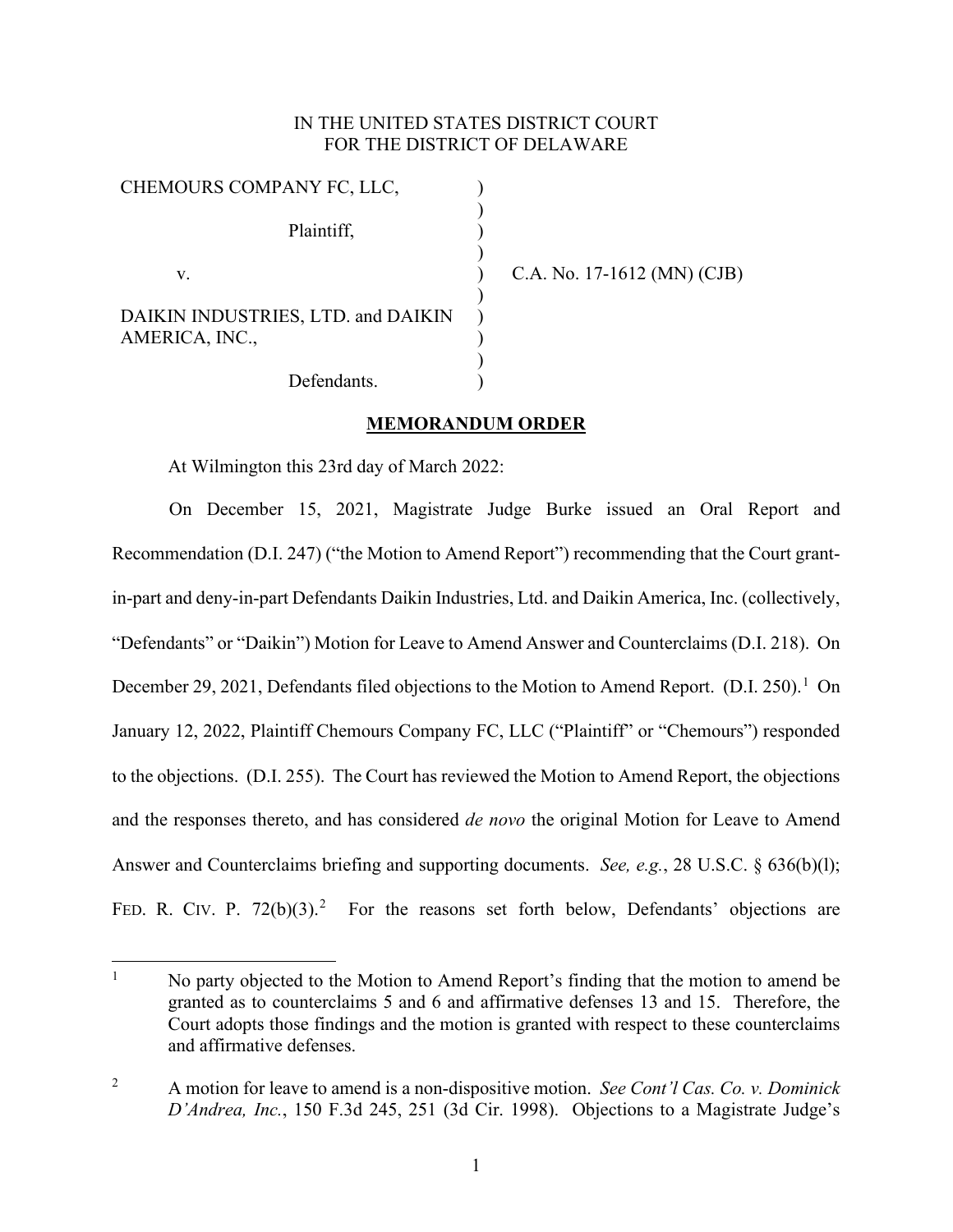OVERRULED and the Motion to Amend Report is ADOPTED. Defendants' Motion for Leave to Amend Answer and Counterclaims is GRANTED-IN-PART and DENIED-IN-PART as specified in the Motion to Amend Report.

Additionally, on January 13, 2022, Magistrate Judge Burke issued a Report and Recommendation ("the Claim Construction Report") (D.I. 256) recommending that the Court adopt constructions for disputed claim terms in U.S. Patent Nos. 7,122,609 ("the '609 patent") and 8,076,431 ("the '431 patent" and, collectively with the '609 patent, "the asserted patents" or "the patents-in-suit"). On January 27, 2022, Defendants objected to the Claim Construction Report only as to the Claim Construction Report's construction of the "about" terms: "about," "about  $30\pm3$  g/10 min," and "about  $30\pm2$  g/10 min". (D.I. 259). On February 10, 2022, Plaintiff responded to Defendants' objections. (D.I. 277). The Court has reviewed the Claim Construction Report, the objections and the responses thereto, and has considered *de novo* the original claim construction briefing and supporting documents, as well as the transcript of the claim construction hearing regarding the objected to terms. *See, e.g.*, *St. Clair Intellectual Prop. Consultants, Inc. v. Matsushita Elec. Indus. Co.,* [691 F. Supp. 2d 538, 541-42 \(](http://scholar.google.com/scholar?q=691%2Bf.%2Bsupp.%2B2d%2B538&btnG&hl=en&as_sdt=6)D. Del. 2010); [28 U.S.C. § 636\(b\)\(l\);](http://www.google.com/search?q=28%2Bu.s.c.%2B%2B636(b)(l)) FED. R. CIV. P. [72\(b\)\(3\)](http://www.google.com/search?q=FRCP%2B72(b)(3)). For the reasons set forth below, the Defendants' objections to the Claim Construction Report are OVERRULED and the recommended constructions are ADOPTED.

ruling on a non-dispositive motion are subject to a "clearly erroneous or contrary to law" standard of review, pursuant to 28 U.S.C.  $\S$  636(b)(1)(A) and Rule 72(a) of the Federal Rules of Civil Procedure. Thus, the Court would typically review objections to a Magistrate Judge's order regarding a motion for leave to amend under the clearly erroneous or contrary to law standard. In this case, however, the Magistrate Judge did not issue an Order but, instead, issued a Report and Recommendation (the Motion to Amend Report). Thus, the Court has reviewed Defendants' objections to the Motion to Amend Report *de novo*.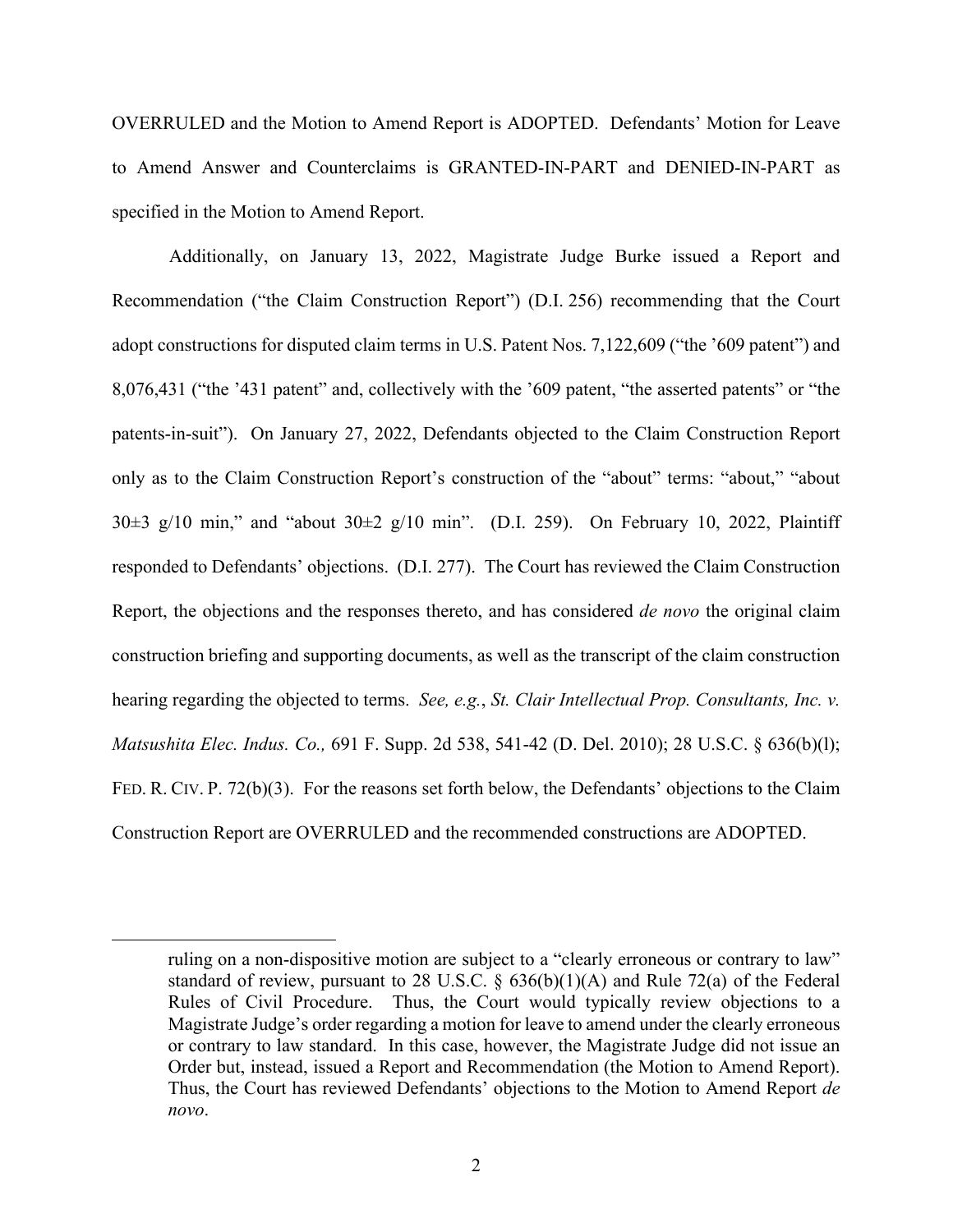### **I. MOTION TO AMEND**

## **A. LEGAL STANDARD**

"A schedule may be modified only for good cause and with the judge's consent." FED. R. CIV. P. 16(b)(4); *see also WebXchange Inc. v. Dell Inc.*, 2010 WL 256547, at \*2 (D. Del. Jan. 20, 2010) ("After a pleading deadline has passed, the Third Circuit requires a showing of good cause in order to amend." (citing *E. Minerals & Chemicals Co. v. Mahan*, 225 F.3d 330, 340 (3d Cir. 2000))). "The good cause element requires the movant to demonstrate that, despite diligence, the proposed claims could not have been reasonably sought in a timely manner." *Roquette Freres v. SPI Pharma, Inc.*, No. C.A. 06-540GMS, 2009 WL 1444835, at \*4 (D. Del. May 21, 2009).

"[A] claim for inequitable conduct must meet the heightened pleading requirements of Federal Rule of Civil Procedure 9(b), which requires that in alleging fraud a party must 'state with particularity the circumstances constituting fraud or mistake.'" *Lipocine Inc. v. Clarus Therapeutics, Inc.*, No. CV 19-622 (WCB), 2020 WL 4794576, at \*3 (D. Del. Aug. 18, 2020) (citing *Exergen Corp. v. Wal-Mart Stores, Inc.*, 575 F.3d 1312, 1326-27 (Fed. Cir. 2009)); *see also*  [FED.](http://www.google.com/search?q=FRCP%2B72(b)(3)) R. CIV. P. 9(b) ("In alleging fraud or mistake, a party must state with particularity the circumstances constituting fraud or mistake. Malice, intent, knowledge, and other conditions of a person's mind may be alleged generally.").

## **B. DISCUSSION**

Defendant objects to the Motion to Amend Report for three reasons. The Court addresses each in turn.

First, Defendant broadly argues that the Motion to Amend Report contradicts "the law of this District" regarding the heightened pleading requirements for inequitable conduct because it "holds that a procedural amendment deadline trumps responsible pre-claim investigation[.]"

3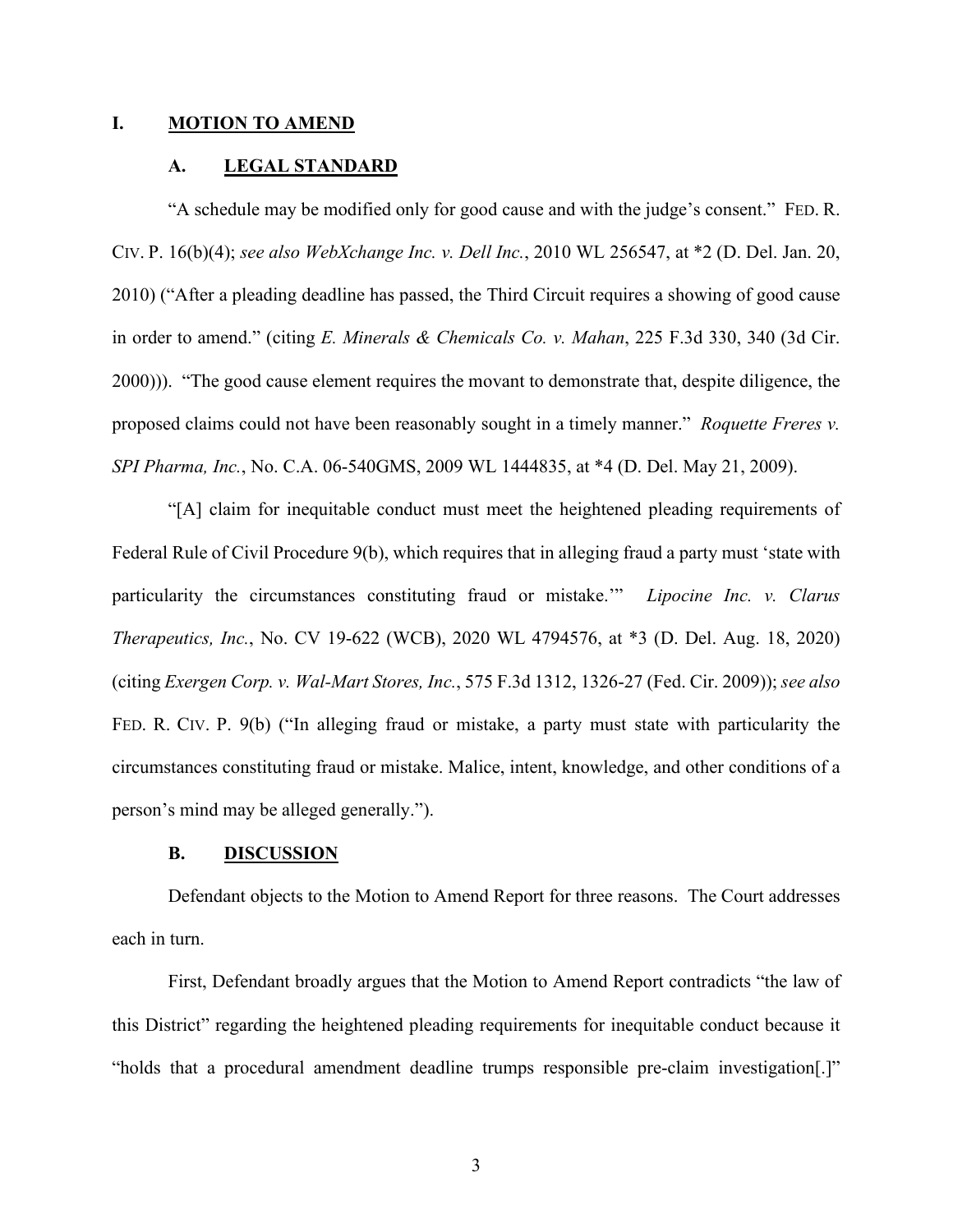(D.I. 250 at 3-6, 5-6). The Court disagrees. The Court recognizes that, "[b]ecause it is often the case that the critical evidence necessary to prove inequitable conduct can be obtained only from the patentee, it is common for claims of inequitable conduct to arise only after discovery has been conducted [and] after the deadline for amending pleadings." *Lipocine*, 2020 WL 4794576, at \*3. The Motion to Amend Report, however, does not contradict or otherwise overlook the heightened pleading requirements for inequitable conduct. Instead, the Motion to Amend Report directly addresses the heightened pleading standard and succinctly explains that the Defendants lacked diligence once the facts underlying their inequitable conduct counterclaims and affirmative defenses were discovered. (D.I. 247 ("To be sure, claims like these invoking the Rule 9(b) standard are serious ones; in some cases, that can mean that deposition testimony is required before such claims can be responsibly filed. But on the facts here, were the Court to agree with Defendants, it would be tantamount to suggesting that a party can never file a plausible Rule 9(b)-related claim in a patent case before depositions occur. That is certainly not the rule[.] Thus, there is not good cause to permit the late filing of these claims in this case.")).

Second, Defendants argue that the Motion to Amend Report errs in its factual analysis because, although one document on which Defendants rely (PM-W-478) for their inequitable conduct counterclaims and affirmative defenses was discovered prior to the pleading deadline, "[o]nly post-deadline discovery revealed the full significance of PM-W-478[.]" (D.I. 250 at 6-8). Again, the Court disagrees. The Court has carefully reviewed the record regarding Defendants' discovery of the facts underlying its inequitable conduct counterclaims and affirmative defenses *de novo* as well as the Motion to Amend Report, which states:

> Here, the Court agrees with Plaintiff that the key document that these claims rely on is PM-W-478 (Exhibit 16), which was produced in September 2018. (D.I. 228 at 2; *see also* D.I. 218, ex. B at 43-49; D.I. 228, ex. 1) While Defendants note that the claims also rely on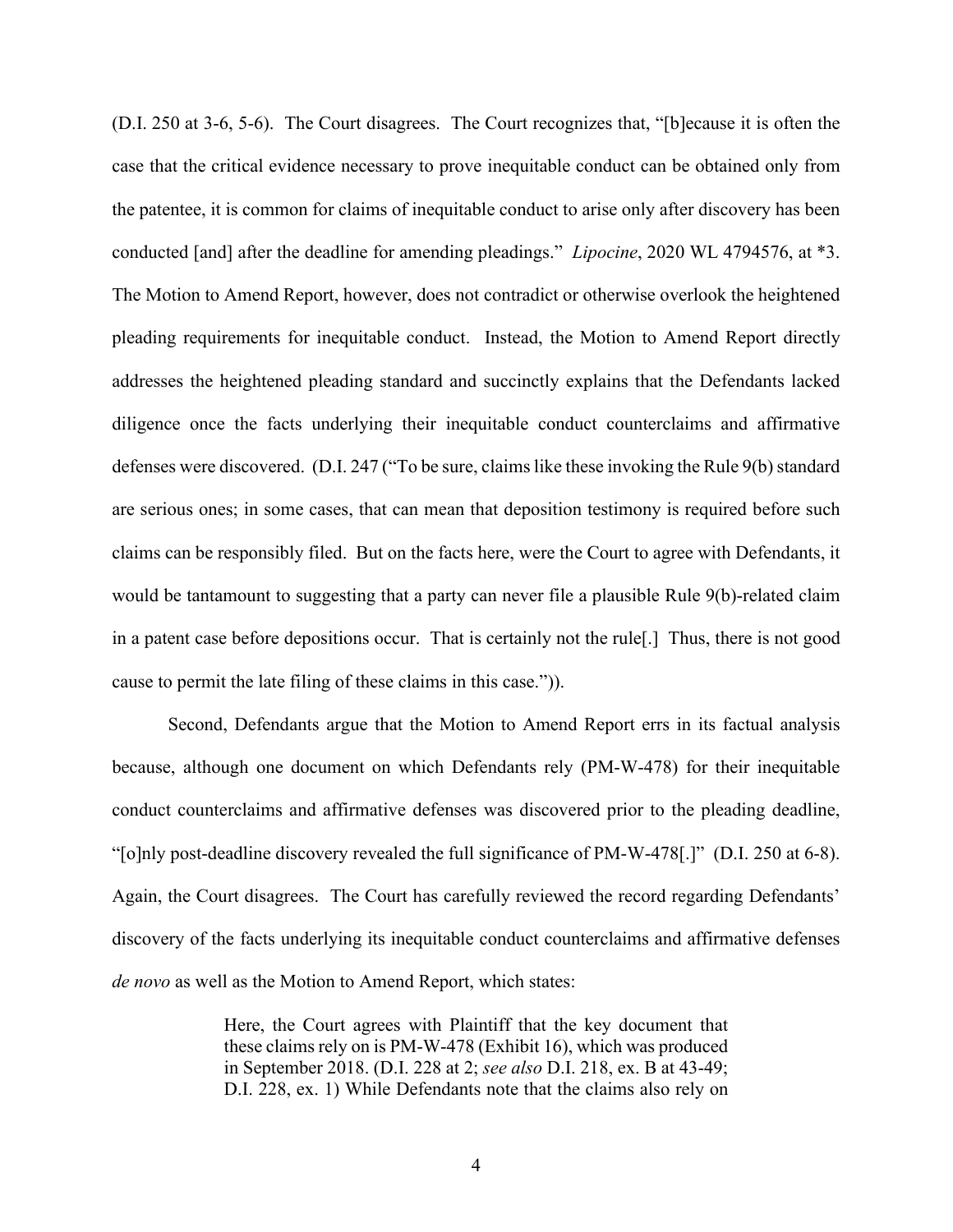some recently-obtained testimony from Mr. Chapman and Dr. Venkataraman, (D.I. 234 at 2; *see also* D.I. 218, ex. B at 44-45), in the Court's view, that testimony is simply used to corroborate or bolster a theory of liability that was already purportedly evident in light of the content of PM-W-478, (D.I. 228 at 4). The question here is only whether Defendants would have had purportedly plausible claims prior to the October 6 amendment deadline; in light of the above, they would have, and they should have been ready to file these claims long before that deadline.

(D.I. 247). The Court agrees with the Motion to Amend Report's reasoning and analysis of the record. Recognizing the heightened pleading standard for these inequitable conduct counterclaims and affirmative defenses, the Court does not find that Defendants' post-deadline discovery was necessary to substantiate what already could have been evident from PM-W-478 alone.

Third, regarding Defendants' state law and patent misuse counterclaims and affirmative defenses, Defendants argue that the Motion to Amend Report erred in finding that "documents produced in 2018 were enough, in and of themselves, to support these claims." (D.I. 250 at 9-10). Yet again, the Court disagrees. The Court has carefully reviewed the record regarding Defendants' discovery of the facts underlying its state law and patent misuse counterclaims and affirmative defenses *de novo* as well as the Motion to Amend Report, which states:

> With regard to [state law] counterclaims 11 and  $12, \ldots$  [k]ey to these claims are certain documents (Exhibit 1 and Exhibit 5) that were produced to Defendants back in 2018, before the case was stayed. (D.I. 218, ex. B at 73-74; D.I. 228, ex. 1) To the extent the claims also rely on certain other recently-produced documents (like Exhibits 3, 34 and 36) that address Plaintiff's alleged strategy for discussing the ongoing litigation with Defendants' customers, (D.I. 218, ex. B at 74-75; D.I. 228, ex. 1; D.I. 234 at 2), Defendants' counsel acknowledged during argument that Defendants will also rely on other of Plaintiff's documents for this same purpose- documents that were produced in 2018, (*see* D.I. 228 at 3 (citing Exhibits 1, 4 and 5); *id.*, ex. 1). And to the extent that Defendants argue that these claims also cite to recently-obtained deposition testimony of Plaintiff's witness Ms. Dignam, (D.I. 234 at 2; *see also* D.I. 218, ex. B at 73-74), again, the question here is only whether Defendants would have had a plausible claim prior to the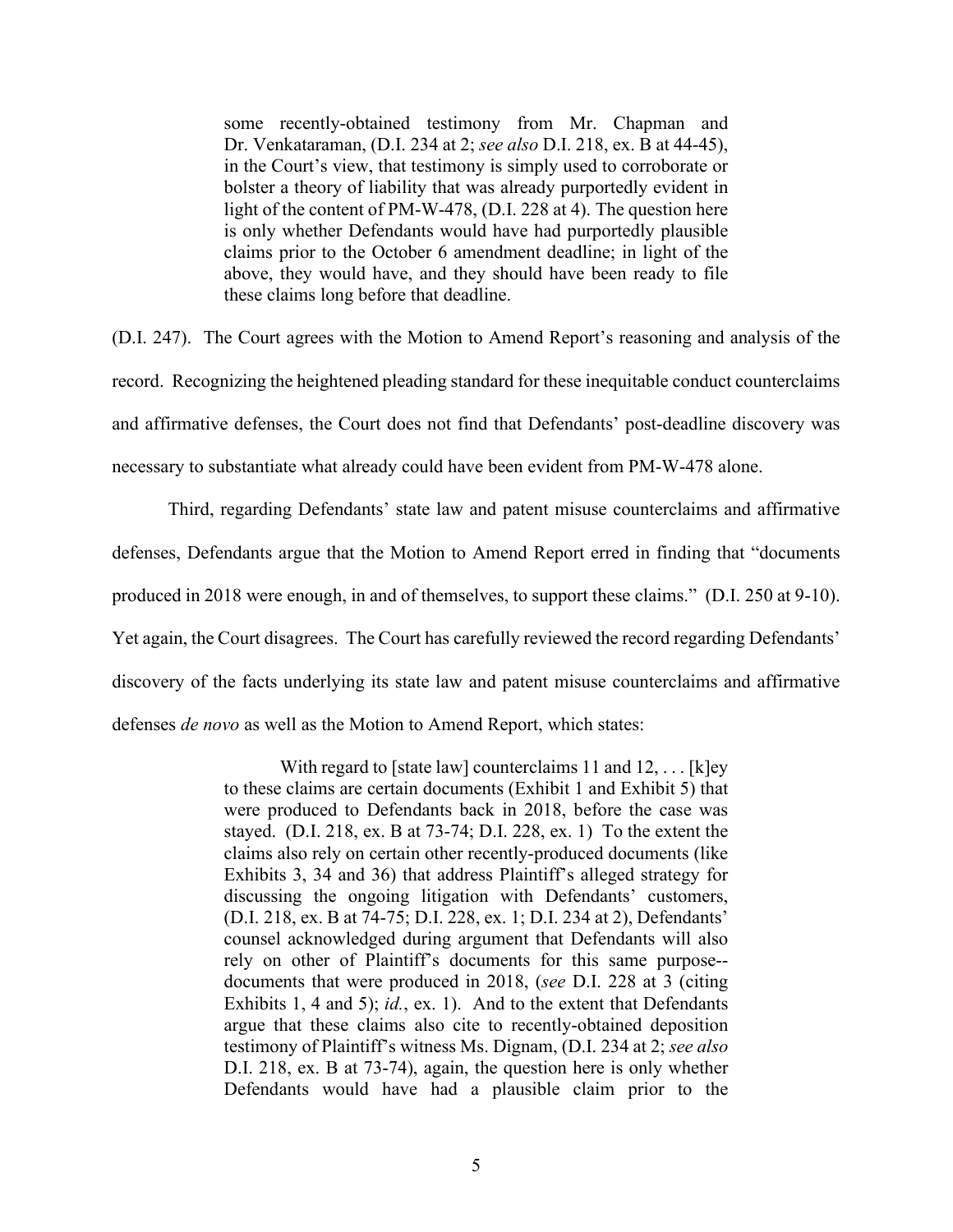amendment deadline. Ms. Dignam's testimony (which is said only to confirm what is in long-ago-produced documents) does not appear to have been needed to make out such a claim. (D.I. 218, ex. B at 73-74) There is thus no good cause to allow these claims as well. . . . [W]ith regard to [patent misuse] counterclaim 13 (and affirmative defense  $17$ ), . . . [t]he key document in the claims (Exhibit 1) and all but one of the other documents cited (Exhibits 2, 4 and 5) were produced back in 2018. (D.I. 228 at 3; *see also* D.I. 218, ex. B at 24-25, 77-78) These claims also could have been plausibly alleged months before the deadline for amendment.

(D.I. 247). The Court agrees with the Motion to Amend Report's reasoning and analysis of the record. The Court does not find that Defendants' confirmatory post-deadline discovery provides good cause for Defendants to amend their pleadings.

For these reasons, Defendants' objections to the Motion to Amend Report are overruled and Defendants' motion to amend is granted-in-part and denied-in-part.

# **II. CLAIM CONSTRUCTION**

## **A. LEGAL STANDARD**

"[T]he ultimate question of the proper construction of the patent [is] a question of law," although subsidiary fact-finding is sometimes necessary. *Teva Pharms. USA, Inc. v. Sandoz, Inc.,*  [135 S. Ct. 831, 837-38 \(](http://scholar.google.com/scholar?q=135%2Bs.%2Bct.%2B831&btnG&hl=en&as_sdt=6)2015). "[T]he words of a claim are generally given their ordinary and customary meaning [which is] the meaning that the term would have to a person of ordinary skill in the art in question at the time of the invention, i.e., as of the effective filing date of the patent application." *Phillips v. AWH Corp.,* [415 F.3d 1303, 1312-13 \(](http://scholar.google.com/scholar?q=415%2Bf.3d%2B1303&btnG&hl=en&as_sdt=6)Fed. Cir. 2005) (en banc) (internal citations and quotation marks omitted). Although "the claims themselves provide substantial guidance as to the meaning of particular claim terms," the context of the surrounding words of the claim also must be considered. *Id.* at 1314. "[T]he ordinary meaning of a claim term is its meaning to the ordinary artisan after reading the entire patent." *Id.* at 1321 (internal quotation marks omitted).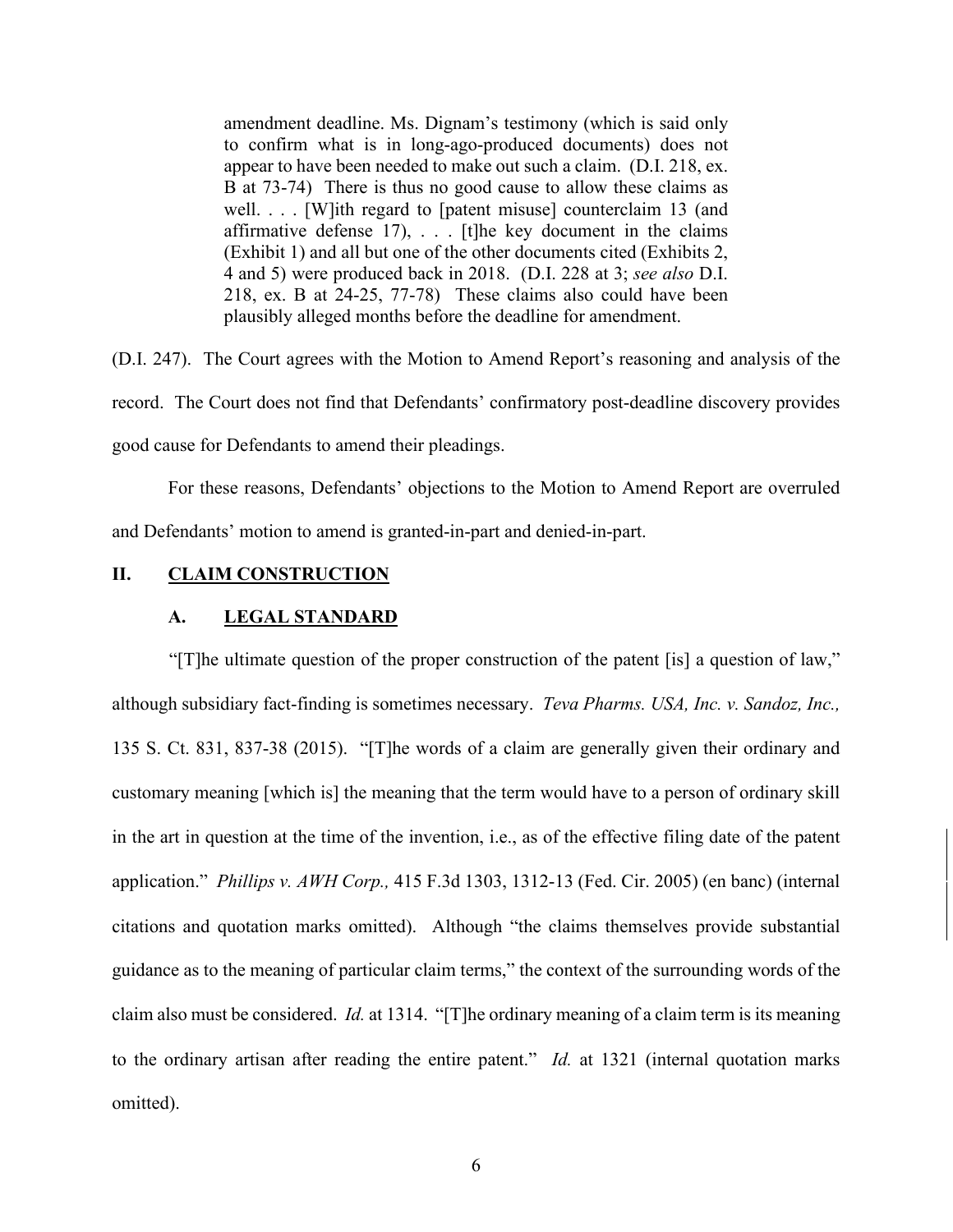The patent specification "is always highly relevant to the claim construction analysis . . . [as] it is the single best guide to the meaning of a disputed term." *Vitronics Corp. v. Conceptronic, Inc.,* [90 F.3d 1576, 1582 \(](http://scholar.google.com/scholar?q=90%2Bf.3d%2B1576&btnG&hl=en&as_sdt=6)Fed. Cir. 1996). It is also possible that "the specification may reveal a special definition given to a claim term by the patentee that differs from the meaning it would otherwise possess. In such cases, the inventor's lexicography governs." *Phillips,* [415 F.3d at](http://scholar.google.com/scholar?q=415%2Bf.3d%2B1303&btnG&hl=en&as_sdt=6) [1316.](http://scholar.google.com/scholar?q=415%2Bf.3d%2B1303&btnG&hl=en&as_sdt=6) "Even when the specification describes only a single embodiment, [however,] the claims of the patent will not be read restrictively unless the patentee has demonstrated a clear intention to limit the claim scope using words or expressions of manifest exclusion or restriction." *Hill-Rom Servs., Inc. v. Stryker Corp.,* [755 F.3d 1367, 1372](http://scholar.google.com/scholar?q=755%2Bf.3d%2B%2B1367&btnG&hl=en&as_sdt=6) (Fed. Cir. 2014) (internal quotation marks omitted) (quoting *Liebel-Flarsheim Co. v. Medrad, Inc.,* [358 F.3d 898, 906 \(](http://scholar.google.com/scholar?q=358%2Bf.3d%2B898&btnG&hl=en&as_sdt=6)Fed. Cir. 2004)).

In addition to the specification, a court "should also consider the patent's prosecution history, if it is in evidence." *Markman v. Westview Instruments, Inc.,* [52 F.3d 967,](http://scholar.google.com/scholar?q=52%2Bf.3d%2B967&btnG&hl=en&as_sdt=6) 980 (Fed. Cir. 1995) (en banc), *aff'd,* [517 U.S. 370 \(](http://scholar.google.com/scholar?q=517%2Bu.s.%2B370&btnG&hl=en&as_sdt=6)1996). The prosecution history, which is "intrinsic evidence, . . . consists of the complete record of the proceedings before the PTO [Patent and Trademark Office] and includes the prior art cited during the examination of the patent." *Phillips,* [415 F.3d](http://scholar.google.com/scholar?q=415%2Bf.3d%2B1303&btnG&hl=en&as_sdt=6) [at 1317.](http://scholar.google.com/scholar?q=415%2Bf.3d%2B1303&btnG&hl=en&as_sdt=6) "[T]he prosecution history can often inform the meaning of the claim language by demonstrating how the inventor understood the invention and whether the inventor limited the invention in the course of prosecution, making the claim scope narrower than it would otherwise be." *Id*.

In some cases, a court "will need to look beyond the patent's intrinsic evidence and to consult extrinsic evidence in order to understand, for example, the background science or the meaning of a term in the relevant art during the relevant time period." *Teva,* [135 S. Ct. at 841.](http://scholar.google.com/scholar?q=135%2Bs.%2Bct.%2B831&btnG&hl=en&as_sdt=6) Extrinsic evidence "consists of all evidence external to the patent and prosecution history,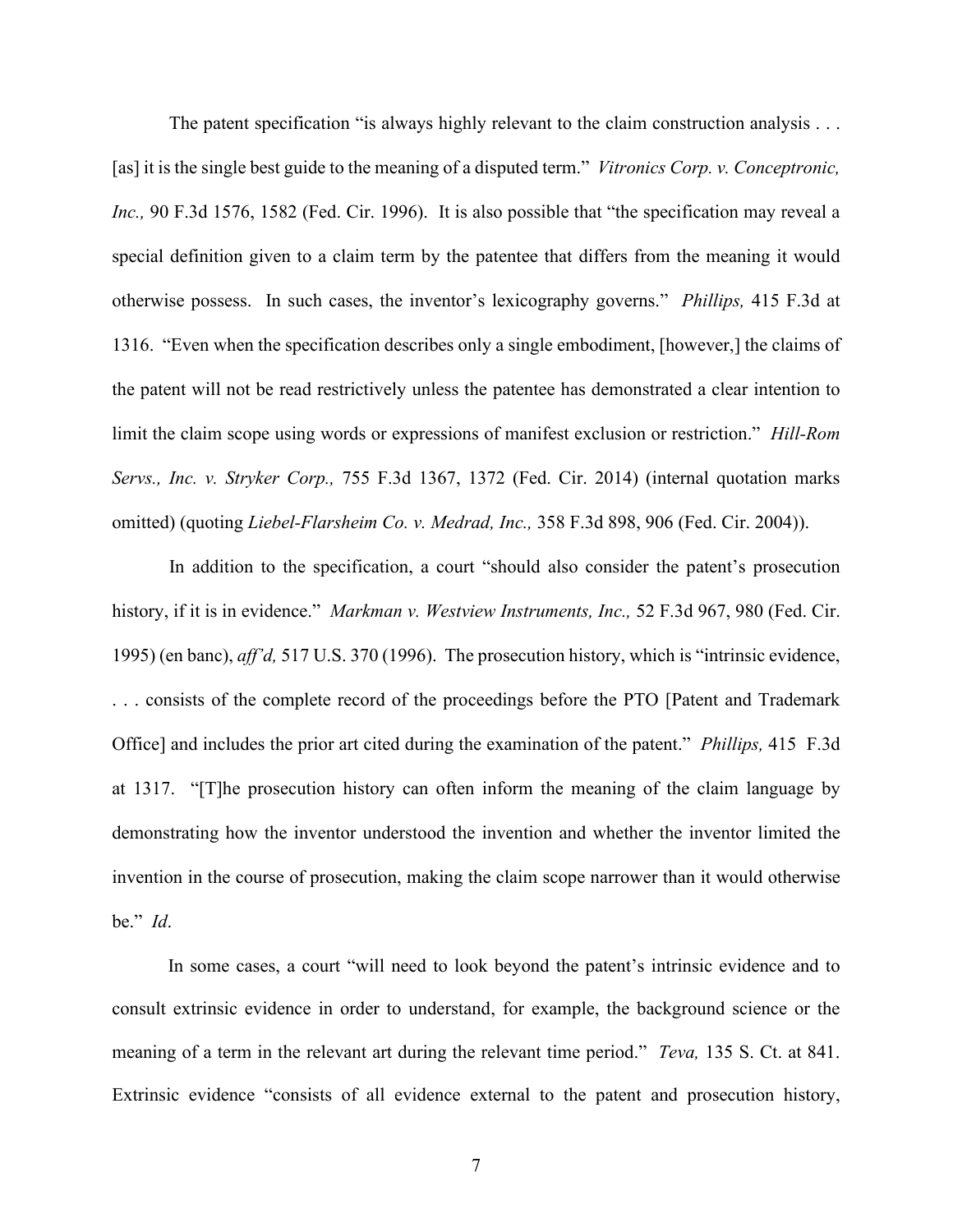including expert and inventor testimony, dictionaries, and learned treatises." *Markman,* [52 F.3d](http://scholar.google.com/scholar?q=52%2Bf.3d%2B967&btnG&hl=en&as_sdt=6) [at 980.](http://scholar.google.com/scholar?q=52%2Bf.3d%2B967&btnG&hl=en&as_sdt=6) Expert testimony can be useful "to ensure that the court's understanding of the technical aspects of the patent is consistent with that of a person of skill in the art, or to establish that a particular term in the patent or the prior art has a particular meaning in the pertinent field." *Phillips,* [415 F.3d at 1318.](http://scholar.google.com/scholar?q=415%2Bf.3d%2B1303&btnG&hl=en&as_sdt=6) Nonetheless, courts must not lose sight of the fact that "expert reports" and testimony [are] generated at the time of and for the purpose of litigation and thus can suffer from bias that is not present in intrinsic evidence." *Id*. Overall, although extrinsic evidence "may be useful to the court," it is "less reliable" than intrinsic evidence, and its consideration "is unlikely to result in a reliable interpretation of patent claim scope unless considered in the context of the intrinsic evidence." *Id* at 1318-19. Where the intrinsic record unambiguously describes the scope of the patented invention, reliance on any extrinsic evidence is improper. *See Pitney Bowes, Inc. v. Hewlett-Packard Co.,* [182 F.3d 1298, 1308 \(](http://scholar.google.com/scholar?q=182%2Bf.3d%2B1298&btnG&hl=en&as_sdt=6)Fed. Cir. 1999) (citing *Vitronics,* [90 F.3d at 1583\)](http://scholar.google.com/scholar?q=90%2Bf.3d%2B1576&btnG&hl=en&as_sdt=6).

### **B. DISCUSSION**

The Claim Construction Report recommended construing the "about" terms according to Plaintiff's proposed constructions, where "about" means "approximately," "about  $30\pm3$  g/10 min" means "approximately 30 $\pm$ 3 g/10 min," and "about 30 $\pm$ 2 g/10 min" means "approximately 30 $\pm$ 2 g/10 min." (D.I. 256 at 9-18, 23). The Claim Construction Report rejected Defendants' proposed constructions which, unlike Plaintiff's proposed constructions, placed strict numerical limits on the "about  $30\pm3$  g/10 min" and "about  $30\pm2$  g/10 min" terms. (D.I. 256 at 9-18). Specifically, Defendants proposed construing "about  $30\pm 3$  g/10 min" to mean "26 to 33 g/10min" and "about 30±2 g/10 min" to mean "27 to 32 g/10 min." (D.I. 256 at 10).

The Defendants object to the recommended constructions of the "about" terms for two reasons. The Court will address these objections in turn.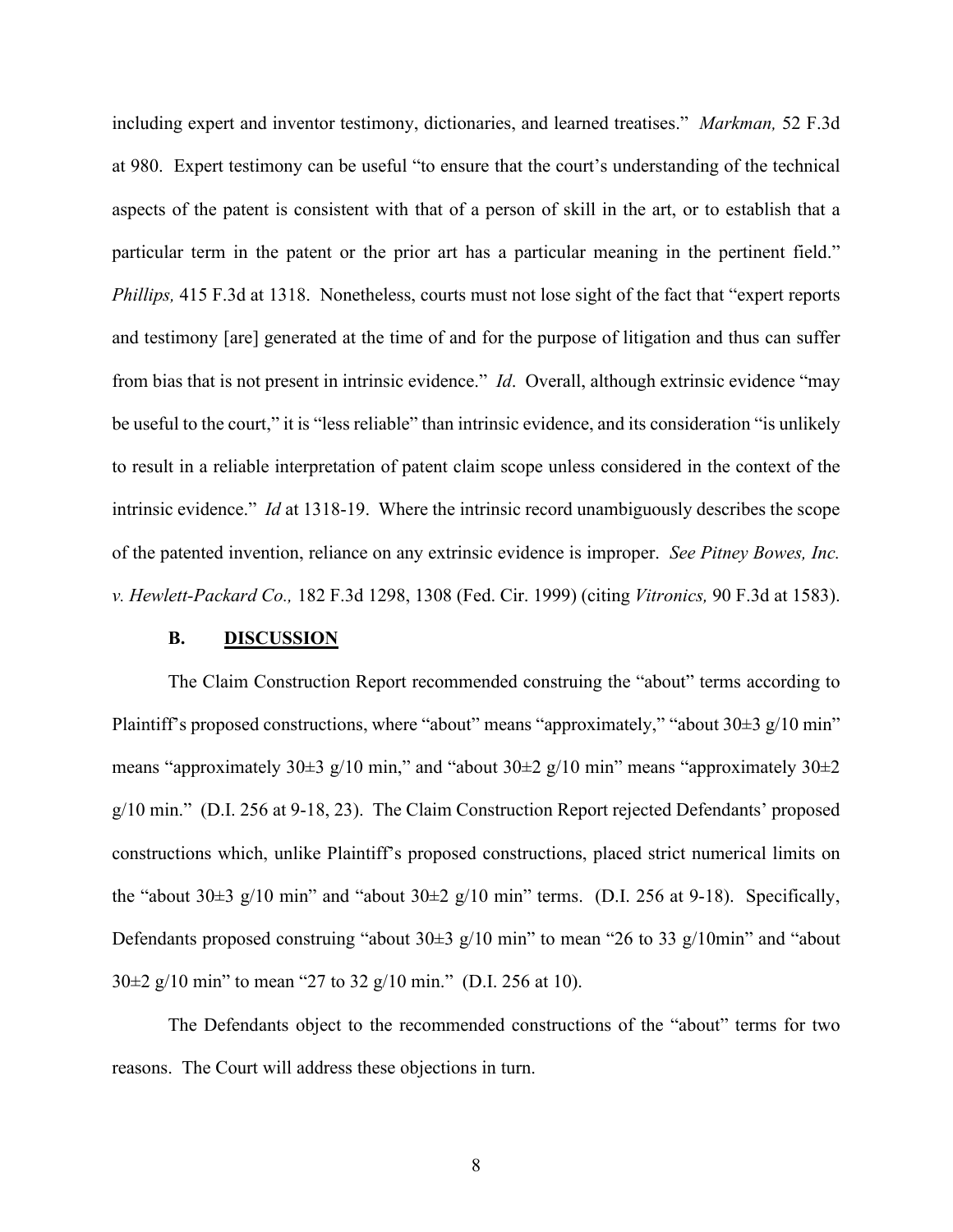First, Defendants object to the recommended constructions of "about  $30\pm3$  g/10 min" and "about  $30\pm2$  g/10 min" as "at odds with specification" because, allegedly, "[t] he specification delineates clear boundaries for permissible MFR [melt flow rate] properties of the polymer of 'The Invention' [where the] MFR *cannot* exceed 33 g/10 min[.]" (D.I. 259 at 3, 5 (citing '609 Patent at 5:56-60)). Correspondingly, Defendants allege that "[t]he [Claim Construction Report's] conclusion that 'it is possible' that the polymer of 'the Invention' 'could' have a MFR of 33 g/10 min or higher contradicts the specification's description of the polymer of 'The Invention,' finds no support in the specification, and erroneously relies on unclaimed process limitations such as melt temperature." (D.I. 259 at 8).

The Court has carefully reviewed the record regarding the construction of the about terms *de novo* as well as the Claim Construction Report's analysis of whether the specification sets clear limits for permissible MFR properties, which states:

> For the reasons discussed below, the Court concludes that the patentee did not act as his own lexicographer in redefining the term "about." Instead, in claiming a range of "about 30±3" (and "about  $30\pm2$ "), the patentee contemplated melt flow rate values that could be less than 27 and greater than 33 g/10 min (and less than 28 and greater than  $32 \frac{\text{g}}{10}$  min). In arguing to the contrary, Daikin first contends that the specification states that a precise numerical range is required for the "about" terms because it describes a melt flow rate range of 27-33 g/10 min as being "critical to the invention." (D.I. 153 at 56; *see also id.* at 54, 73-74; Tr. at 123-24, 127-28) Daikin points in particular to the following portion of the specification, which describes Example H:

#### Example H (The Invention)

. . . The same result is obtained when the MFR of the copolymer is varied within the range of 28-32 g/10 min. . . . As the MFR or melt temperature moves out of these ranges, the occurrence of sparks and lumps increases drastically. The MFR range of  $30\pm 3$  g/10 min and melt temperature range of 393° C.±6° C. include the transition from acceptable quality to borderline quality, the narrower MFR and melt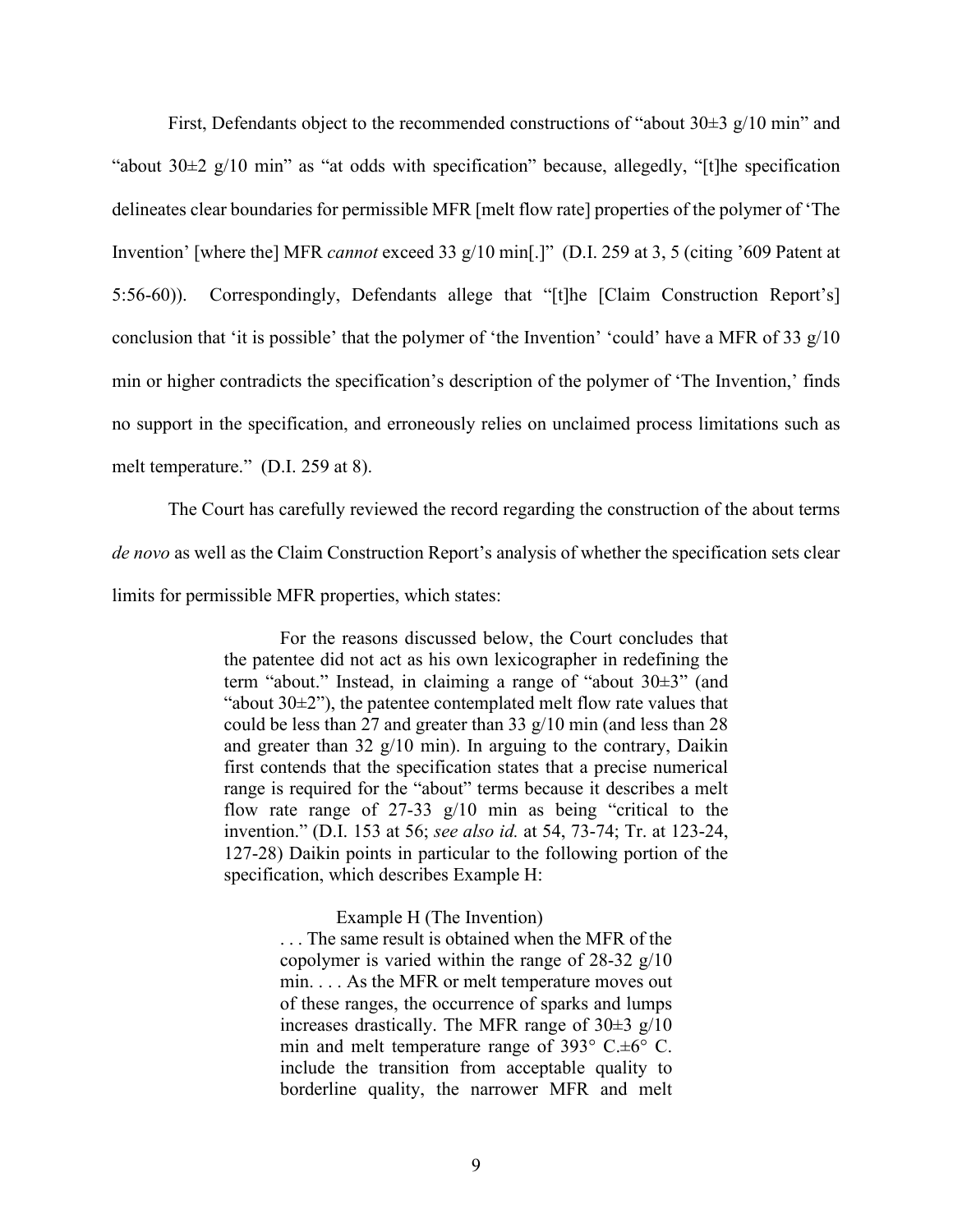temperature ranges giving the most consistent highest quality results.

('609 patent, col. 5:38-62 (cited in D.I. 153 at 54, 56, 74; Tr. at 123- 24, 127-28)) According to Daikin, this passage, in describing "[t]he [i]nvention[,]" conveys that the range of 27 to 33  $g/10$  min is the "sweet spot" required for obtaining a copolymer that is of acceptable quality. (D.I. 153 at 54, 56; *see also* Tr. at 123-24, 127-28) Thus, Daikin asserts that the "about" terms cannot be construed in a way that would extend the range "above 33 or below 26" because neither is "'acceptable[;]'" expanding beyond this range will drastically increase the occurrence of sparks and lumps. (D.I. 153 at 56-57, 73- 74)[.]

But even after taking into account the specification's description of Example H (and of the other examples described therein), the Court is not convinced that Daikin is correct. (*Id.* at 65- 68; Tr. at 90-91, 94-99) To be sure, Example H is entitled "The Invention" and there is no doubt that what it discloses is meaningful. But this portion of the patent is teaching that a property of the polymer (the melt flow rate) and a processing condition (melt temperature) can both have an important effect on the production of a copolymer of acceptable quality or unacceptable quality. ('609 patent, col. 5:56-62; *see also id.*, col. 5:40-51; D.I. 153 at 66-67 (Chemours noting that "MFR values are [not] included or excluded in a vacuum"); Tr. at 95, 99) For instance, Example G describes a test in which the melt flow rate of the copolymer was 30 g/10 min (thus clearly within the claimed range); however, the test was processed at a melt temperature of 404° C and it ultimately produced an insulated conductor of inadequate quality. ('609 patent, cols. 4:30-31, 5:33-36; *see also id.*, col. 5:40-55 (noting that the results from Example G differed—and a result of acceptable quality was obtained—when the melt temperature was changed to 393° C, and also explaining how other changes to the melt temperature, melt flow rate and draw-down ratio can produce results of acceptable quality)) Example H also explains that when the melt temperature was decreased below 388° C or above 399° C, the quality of the conductor becomes unacceptable, even when the melt flow rate of the polymer was between 27 g/10 min to 33 g/10 min. (*Id.*, cols. 5:58-6:3)

With this in mind, it becomes significant that the patent claims do not impose a limitation requiring that a particular melt temperature be used during processing. (D.I. 153 at 66; Tr. at 89) Melt temperature is clearly an important variable in the process of producing high-quality insulated wire—and as set out above, using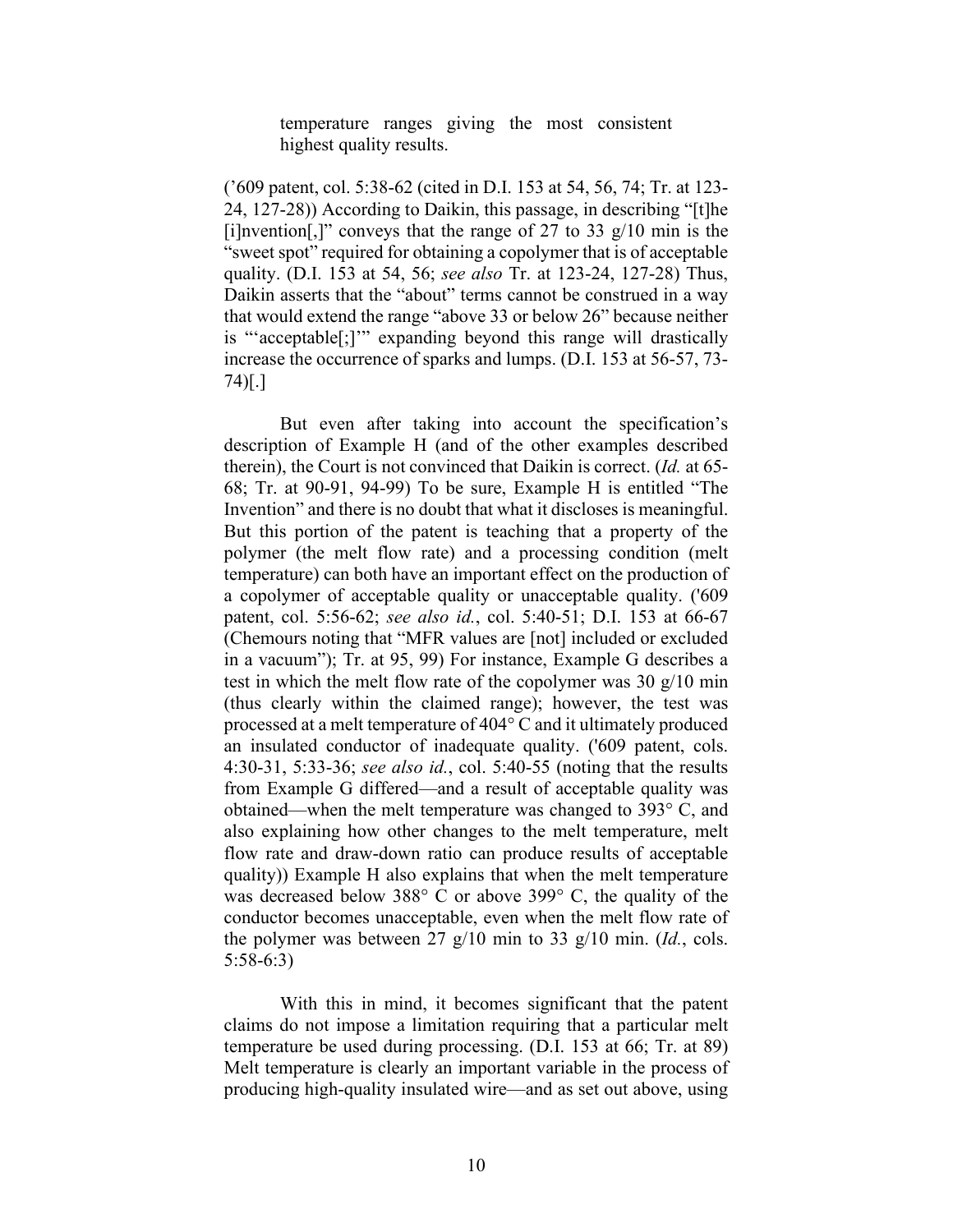a too high or too low melt temperature can (depending on other variables) cause a sample to be of poor quality. One of those variables is the melt flow rate of the polymer. And what the specification teaches is that if certain particular melt temperatures are used, then it is possible that a melt flow rate of outside of the 27 to 33 g/10 min band could provide acceptable results. (D.I. 153 at 65-66 ("[T]he Examples are not mere variations of MFR, but instead illustrate the flexibility of the invention by changing various operating conditions."); *Toro Co. v. Deere & Co.*, 355 F.3d 1313, 1319-20 (Fed. Cir. 2004) (explaining that claims should not be limited to specific numerical parameters from preferred embodiments unless the embodiment is the entire invention presented by the patentee). Indeed, that seems to be what is going on in Example E, where the melt flow rate was 26 g/10 min (i.e., a rate that Example H describes as generally undesirable), but the example still states that insulated conductor of "acceptable quality can be produced"—so long as a "narrow[]" variation in melt temperature is utilized (one that, admittedly, is outside of the "variation . . . typically present in the industry"). ('609 patent, col. 5:15-22)

In the end, even Daikin seems to acknowledge that the specification alone would not warrant narrowing the "about" terms to the precise numerical ranges reflected in its proposed constructions. (D.I. 153 at 74 ("[T]he intrinsic record *suggests* that the MFR range should exclude 33  $g/10$  min and above[.]") (emphasis added); Tr. at 152-53 (Daikin's counsel noting that the patentee put "about" into the claims because it "didn't want to be cabined to just 27-33" and because varying the melt temperature can impact the MFR)) Indeed, back in 2018, before the case was stayed pending IPR proceedings, Daikin had proposed that the term "about  $30\pm3$  g/10 min" be construed to mean "greater than 26 g/10 min and less than *34 g/10 min*" and that the term "about 30±2 g/10 min" be construed to mean "greater than 27  $g/10$  min and less than 33  $g/10$ min[,]" citing to, *inter alia*, the description in Example H of the specification in support. (D.I. 62, ex. A at 8 (emphasis added) (cited in D.I. 153 at 53-54)) Thus, at least at that point, Daikin was not arguing that the specification mandated that the claimed melt flow rate could never be above 33 g/10 min.

(D.I. 256 at 10-14). The Claim Construction Report carefully analyzed the '609 Patent and the arguments put forth by the parties regarding whether the specification sets clear limits for permissible MFR properties. The Court agrees with the Claim Construction Report's analysis, as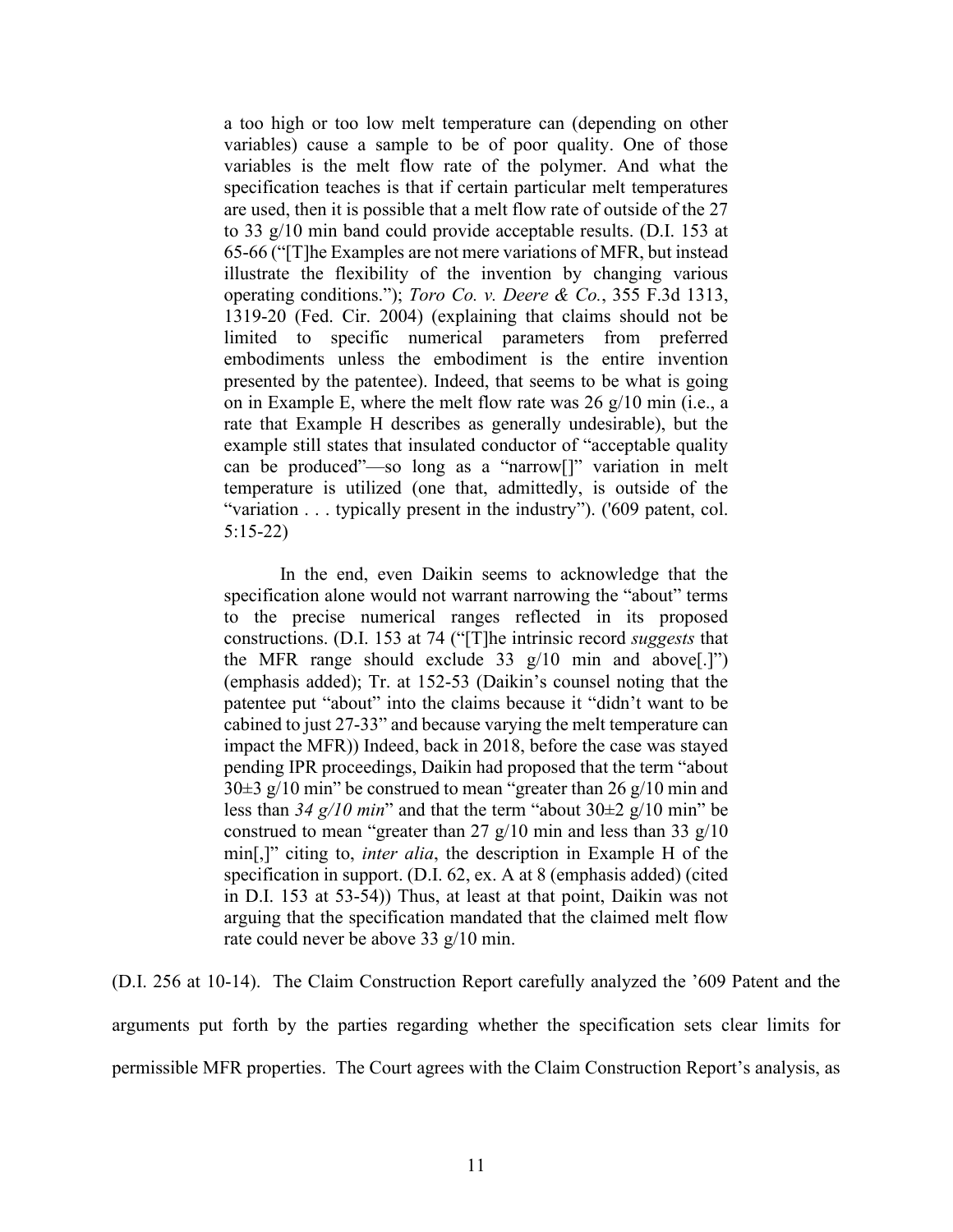well as its conclusion that the specification is not clearly limiting. The Court finds the "patentee has [not] demonstrated a clear intention to limit the claim scope using words or expressions of manifest exclusion or restriction" and, thus, the claimed ranges should not be construed to have the explicit limits that Defendants desire. *Hill-Rom Servs.*, [755 F.3d at](http://scholar.google.com/scholar?q=755%2Bf.3d%2B%2B1367&btnG&hl=en&as_sdt=6) 1372.

Moreover, the Defendants particularly criticize the Claim Construction Report's analysis of how both the "melt temperature" and MFR effect resin quality, alleging that it was a "fundamental error of law" for the Claim Construction Report to consider "unclaimed melt temperatures" because "the claims cover compositions-of-matter regardless of whatever melt temperatures may be used, and *irrespective of whether the claimed resins result in acceptable or unacceptable coatings*." (D.I. 259 at 6 (emphasis added)). As a preliminary matter, if it is immaterial whether the "claimed resins result in acceptable . . . coatings" (D.I. 259 at 6), then Defendants' core argument that the "MFR *cannot* exceed 33 g/10 min, because that is already beyond [the specification's description of] 'the transition from acceptable quality'" (D.I. 259 at 5 (quoting '609 Patent at 5:58-60)) is contradictory. Nonetheless, the Court disagrees and finds that the Claim Construction Report's thorough analysis of the specification's description of the melt temperatures substantiated its conclusion that the specification does not clearly limit the MFR values to those that do not exceed 33 g/10 min.

Second, Defendants object to the recommended constructions of the about terms because they "contradict[] [Plaintiff's] own statements made during the IPR" that "'it was well-known at the time of the invention that increasing melt flow rate can have a detrimental effect on the final coating, particularly when the increase was achieved by decreasing molecular weight.'" (D.I. 259 at 3, 9-10 (quoting D.I. 156, Ex. 31 at 30)). The Court has carefully reviewed the record regarding the construction of the about terms *de novo* as well as the Claim Construction Report's analysis of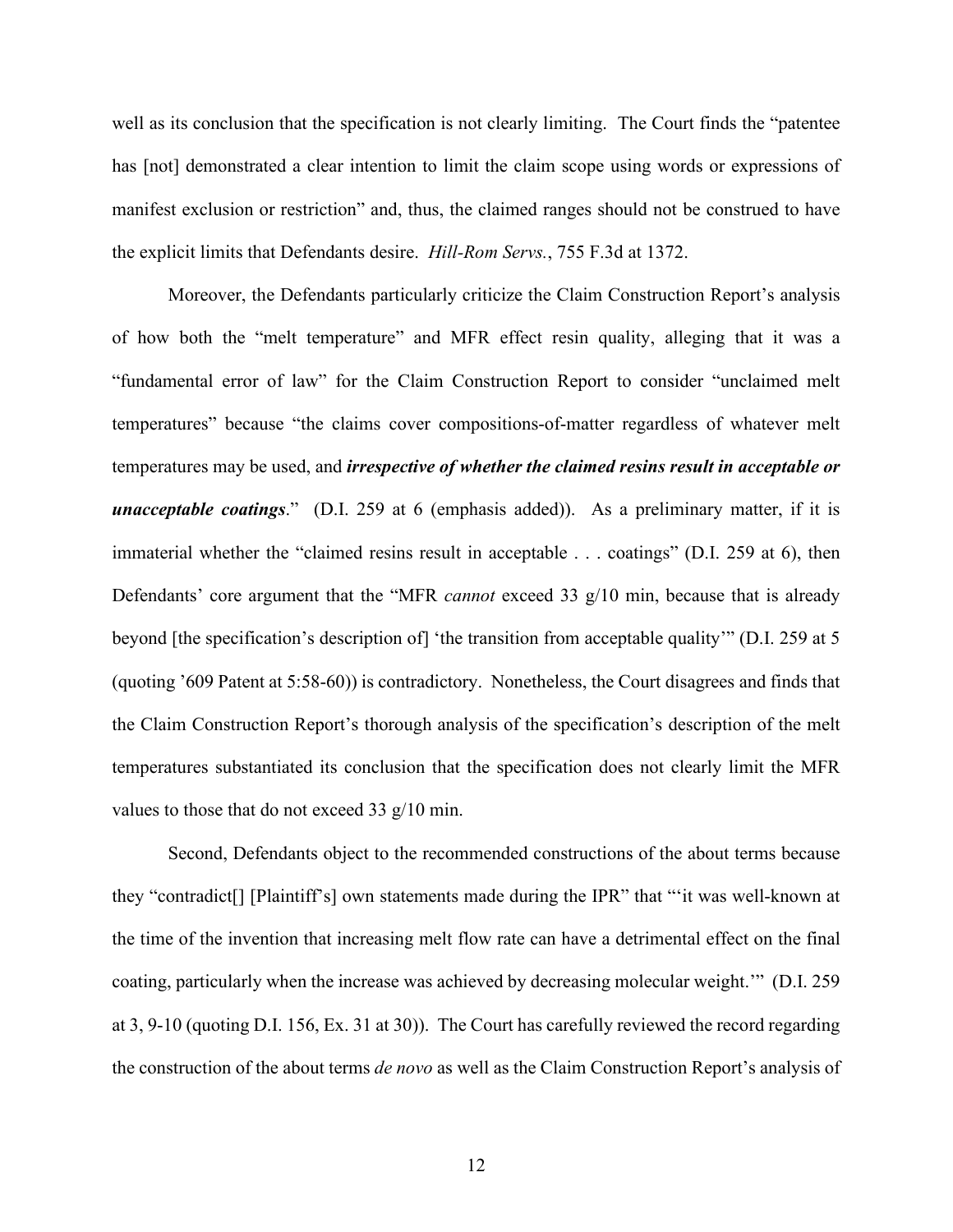whether statements made by Plaintiff at the PTAB and Federal Circuit amount to prosecution

disclaimer, which states:

However, Daikin now asserts that during the IPR proceedings, Chemours "erased any doubt about whether the claims reach MFRs higher than 33 g/10 min[.]" (D.I. 153 at 74; *see also id.* at 57; Tr. at 133-35) According to Daikin, in the IPR, Chemours "*broadly* insisted . . . that increasing MFR would impair product quality and mechanical properties" and thus "cannot now say that 'about 30±3 g/10 min' permits doing precisely what Chemours insisted skilled artisans would *never* do, increasing MFR beyond the claimed MFR range." (D.I. 153 at 76-77 (emphasis in original); Tr. at 138)

The Court thus turns to Chemours' statements from the IPR proceedings. In doing so, it asks: Do those statements amount to prosecution disclaimer with respect to the "about" terms? (See D.I. 153 at 57; Tr. at 141, 148) "The doctrine of prosecution disclaimer precludes . . . patentees from recapturing through claim interpretation specific meanings disclaimed during prosecution." *SanDisk Corp. v. Memorex Prods., Inc.*, 415 F.3d 1278, 1286 (Fed. Cir. 2005) (brackets and citation omitted). Statements made by patentees during an IPR proceeding can be considered for prosecution disclaimer, though in order to invoke the doctrine, such statements must be "both clear and unmistakable." *Aylus Networks, Inc. v. Apple Inc.*, 856 F.3d 1353, 1361 (Fed. Cir. 2017) (internal quotation marks and citation omitted). Here, the Court concludes that during the IPR proceedings, Chemours did not make a clear and unmistakable argument that the "about" terms should be limited in the manner suggested by Daikin.

In those proceedings, Daikin had argued that the patents were obvious over a prior art reference called "Kaulbach." (D.I. 158, ex. 7 at 55) Kaulbach taught that copolymers should have a melt flow rate of 15 g/10 min or higher, and disclosed a sample with a melt flow rate of 24 g/10 min. (Id.) Importantly, the invention of Kaulbach had a "very narrow molecular-weight distribution[.]" (D.I. 154, ex. 15 at col. 3:34-35; *see also id.*, ex. 12 at 12; D.I. 156, ex. 31 at 26); *see also Chemours Co.*, 4 F.4th at 1375. Daikin's position in the IPR proceedings was that it would have been obvious to modify the sample in Kaulbach to yield a copolymer with a melt flow rate of  $30\pm 3$  g/10 min. (D.I. 158, ex. 7 at 52, 55-56)

The IPR statements that Daikin points to as amounting to "a [h]ard and [f]ast [n]umeric [l]ine" for the upper limit of the "about"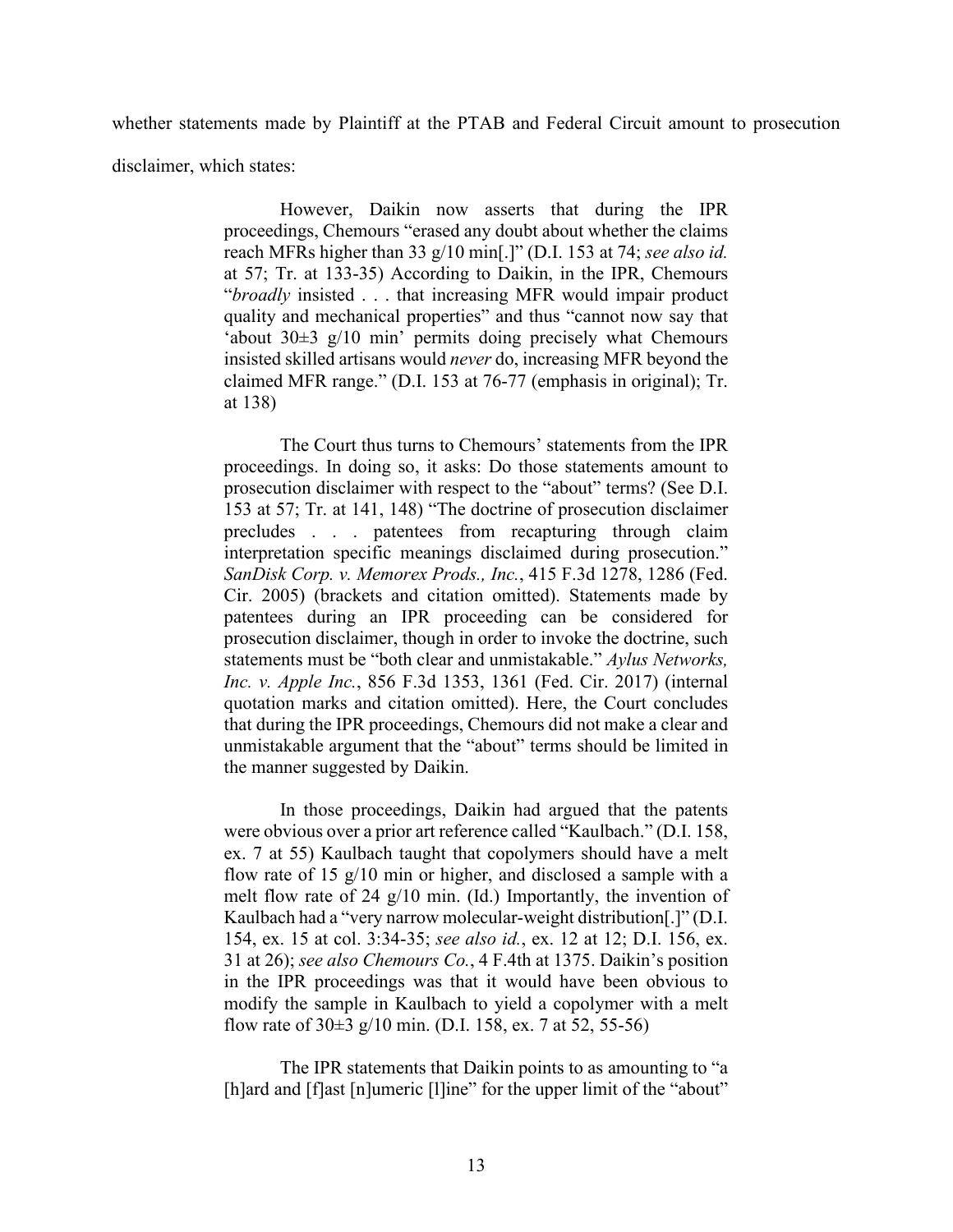terms cannot be viewed in a vacuum. (D.I. 153 at 76 (citing D.I. 156, ex. 31 at 31, 32; *id.*, ex. 32 at 2, 10)); *see also, e.g., Galderma Labs., L.P. v. Amneal Pharms. LLC*, 806 F. App'x 1007, 1010 (Fed. Cir. 2020). Rather, viewed in proper context, Chemours' arguments to the PTAB were focused on the *disclosures in Kaulbach*. In other words, Chemours was explaining that, given those disclosures, a POSITA would not have been motivated to increase the melt flow rate of 24 g/10 min referenced in Kaulbach to the range claimed in the asserted patents—because doing so would involve *broadening the molecular weight distribution of the polymer*. (D.I. 153 at 69-71) To that end, Chemours argued to the PTAB that:

- "As of the invention of the '431 patent, a number of methods were known for adjusting an FEP's . . . melt flow rate. But to avoid the problems discussed above associated with overall molecular weight reduction, these methods often resulted in broadening the molecular weight distribution of the polymer.... [T]he conventional wisdom in the art was that a broad molecular weight distribution was necessary to create a polymer that could be processed at high speeds, with a high melt flow rate, without sacrificing coating quality[.]" (D.I. 156, ex. 31 at 24-25) Chemours then provided examples of disclosures that broadened molecular weight distributions to create copolymers with higher melt flow rates. (*Id.* at 25)[;]
- "Kaulbach [] recognized that broader molecular weight distributions were typically believed necessary to increase polymer melt flow rate without sacrificing coating quality." (*Id.*);
- "Consistent with his stated goal, Kaulbach teaches against common practices that were known to broaden the molecular weight distribution of a polymer and thereby increase melt flow rate." (*Id.* at 26);
- Daikin's expert fails to "explain why one of skill in the art would be motivated to increase Kaulbach's melt flow rate *while retaining its narrow molecular weight distribution*, in light of the significant drawbacks in coating quality, or how one of skill would have known how to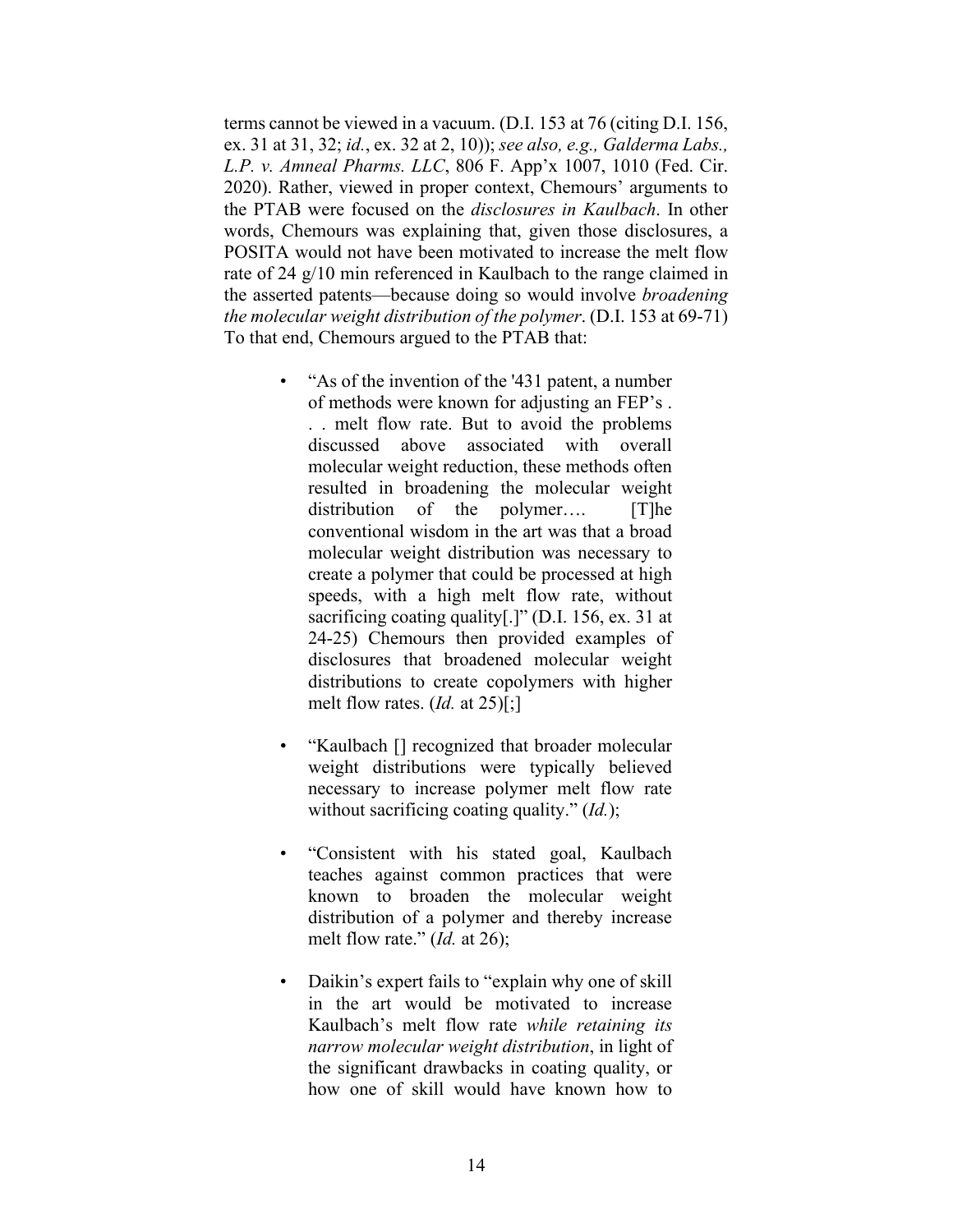achieve this objective using ordinary skill and known methods." (*Id.* at 32-33 (emphasis added))

Similarly, in appealing the PTAB's findings of obviousness to the Federal Circuit, Chemours asserted that "[e]ven if one wanted to increase Kaulbach's melt flow rate, the known methods for doing so without sacrificing quality involved broadening the molecular weight distribution of the FEP." (D.I. 157, ex. 33 at 7-8 (emphasis added)) The Federal Circuit agreed with Chemours, concluding that the PTAB, in finding that a POSITA would have been motivated to increase the melt flow rate of the sample in Kaulbach to within the claimed range, "did not adequately grapple with why a skilled artisan would find it obvious to increase Kaulbach's melt flow rate to the claimed range while retaining its critical 'very narrow molecular-weight distribution.'" *Chemours Co.*, 4 F.4th at 1376 (citation omitted).

In light of this record, Chemours made no clear and unmistakable statement that the claimed invention is limited to the precise numeric range recited in Daikin's proposed constructions (or that increasing MFR above 33 g/10 min would always unduly impair product quality and mechanical properties). Instead, its IPR-related arguments were more nuanced— they were specific to the Kaulbach reference and to the interplay between increased melt flow rate *and its impact on narrow molecular weight distribution*. (D.I. 153 at 70); *see, e.g., Asetek Danmark A/S v. CoolIT Sys. Inc.*, Case No. 19-cv-00410-EMC, 2020 WL 4207520, at \*26 (N.D. Cal. July 22, 2020) (finding that the defendant's statements relating to prior art did not amount to clear and unmistakable disclaimer).

In sum, the intrinsic record does not support an interpretation of the "about" terms that requires adoption of the precise melt flow rate ranges reflected in Daikin's proposals. And in the absence of Chemours redefining "about" to require a precise range, the Court agrees that "about" should be construed to mean "approximately," that "about  $30\pm 3$  g/10 min" be construed to mean "approximately 30 $\pm$ 3 g/10 min" and that "about 30 $\pm$ 2 g/10 min" be construed to mean "approximately 30±2 g/10 min." *See, e.g., Sun Pharm. Indus. Ltd. v. Saptalis Pharms., LLC*, Civil Action No. 18-648-WCB, 2019 WL 2549267, at \*4-5 (D. Del. June 19, 2019) (giving "about" its ordinary meaning of "approximately" and in doing so, rejecting the defendant's attempt to impose a strict 10% lower bound on the meaning of the term "about 15[%,]" where the specification did not clearly redefine "about"); *Genentech, Inc.*, 2019 WL 2493446, at \*9 (giving "about" its ordinary meaning of "approximately" while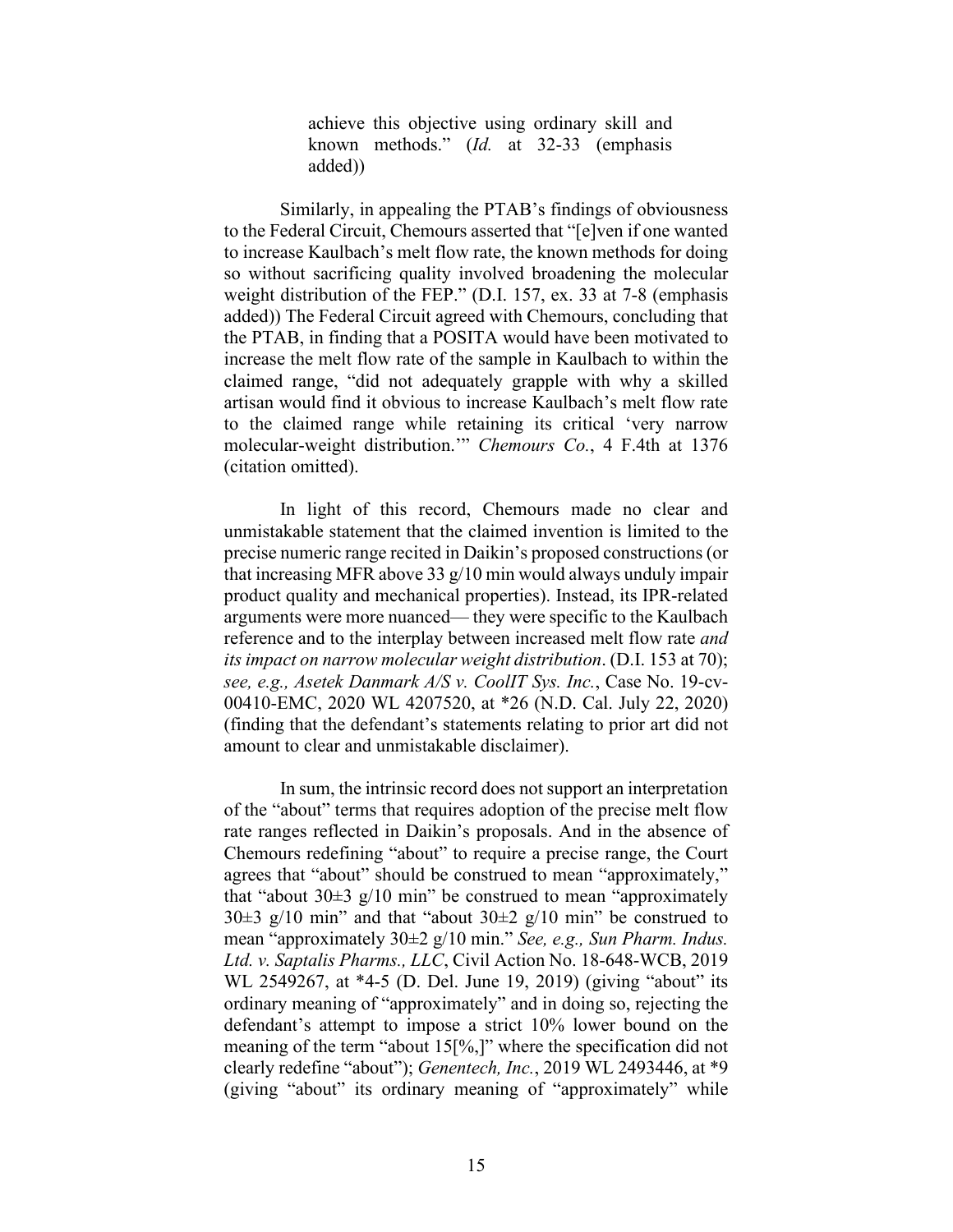rejecting the defendant's request that the court construe "about 1 mmol/l" to have a strict cutoff that excludes concentrations below 1 mmol/l, where there was no support in the intrinsic evidence for deviating from the ordinary meaning of "about").

(D.I. 256 at 14-18). The Claim Construction Report carefully analyzed the intrinsic evidence and the arguments put forth by the parties regarding whether the statements made by the Plaintiff at the PTAB and the Federal Circuit amount to prosecution disclaimer. The Court agrees with the Claim Construction Report's analysis, as well as its conclusion that Plaintiff "made no clear and unmistakable statement that the claimed invention is limited to the precise numeric range recited in [Defendants'] proposed constructions (or that increasing MFR above 33 g/10 min would always unduly impair product quality and mechanical properties)." D.I. 256 at 17; *see also Avid Tech., Inc. v. Harmonic, Inc.*, 812 F.3d 1040, 1045 (Fed. Cir. 2016) ("When the prosecution history is used solely to support a conclusion of patentee disclaimer, the standard for justifying the conclusion is a high one. '[F]or prosecution disclaimer to attach, our precedent requires that the alleged disavowing actions or statements made during prosecution be both clear and unmistakable.'" (quoting *Omega Eng'g, Inc. v. Raytek Corp.,* 334 F.3d 1314, 1325–26 (Fed. Cir. 2003))).

Thus, the Court overrules Defendants' objections to the construction of the about terms and adopts the construction set forth in the Claim Construction Report as well as the unobjected to constructions set forth in the Claim Construction Report.

## **III. CONCLUSION**

For the foregoing reasons, IT IS HEREBY ORDERED that Defendants' objections to the Motion to Amend Report are OVERRULED and the Motion to Amend Report is ADOPTED. Defendants' motion to amend is GRANTED-IN-PART and DENIED-IN-PART as follows: